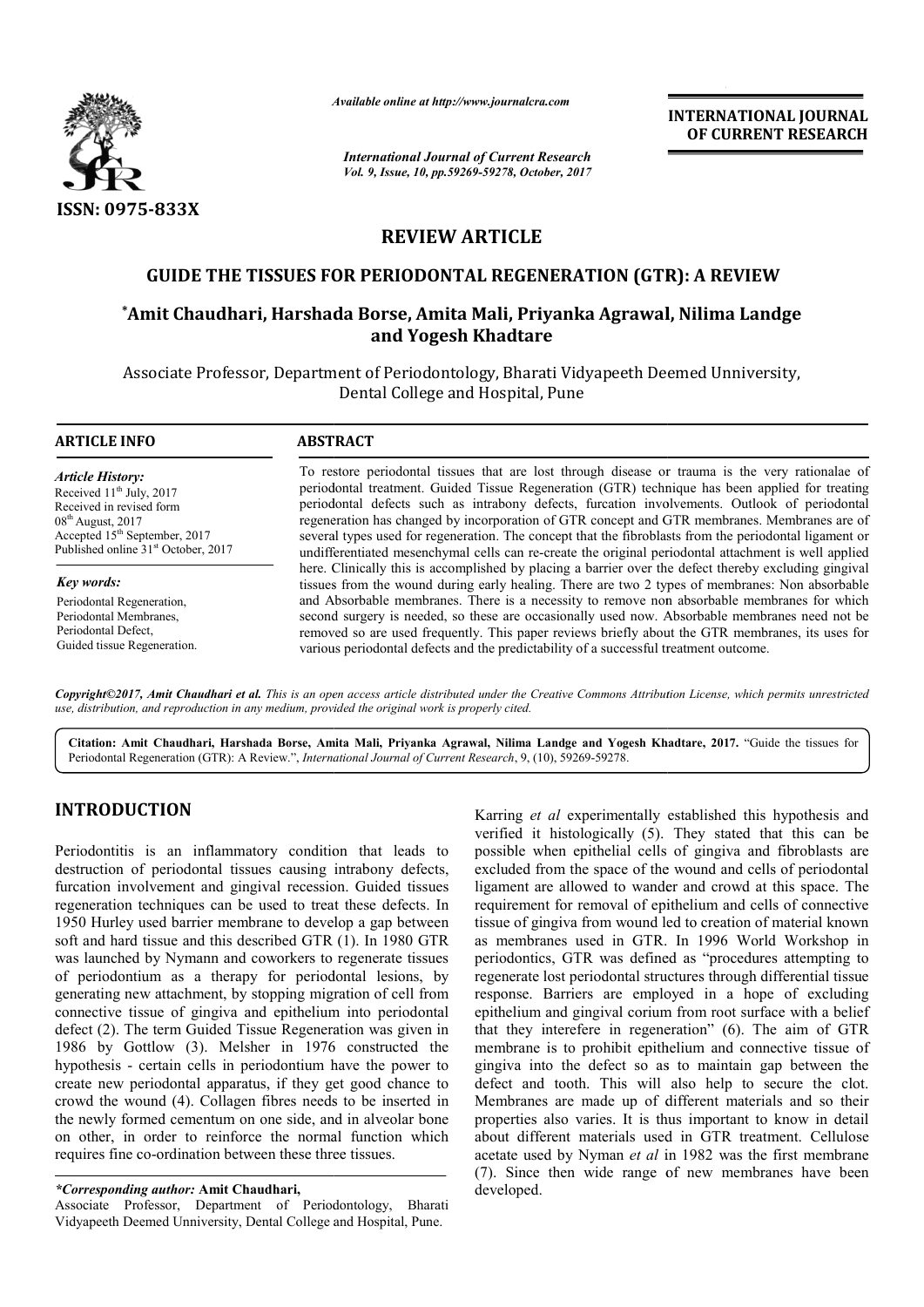# **INDICATIONS OF GUIDED TISSUE REGENERATION (8, 9)**

- Intrabony or two or three walled vertical defects. (deeper than 4mm)
- Class II furcation involvement.
- Class III furcation involvement.
- Treatment for receeded gingiva.
- Bone augmentation.
- Repair of apicocectomy defects.

# **CONTRATINDICATIONS**

- Very severe defect where periosteum is minimally remained.
- Horizontal defect.
- In case of flap perforation.

# **CHARACTERISTICS OF MEMBRANE**

Qualities and patterns for membranes was stated by Scantlebury in 1993 as (10):

- **Biocompatibility:** Biocompatibility is defined by Williams (11) as the potential of any material to be compatible with a host in any specific situation without producing negative response and vice cersa.
- **Cell exclusion**: Cell exclusion is the property where the membrane forms a boundary between flap of gingiva from the developing fibrin clot in the wound area. No experiment has specifically addressed this feature of GTR membrane.
- **Space maintenance**: For adequate regeneration space maintenance is required. So the membrane should have good mechanical properties and or structural features that allows it to remain undamaged and unaffected by the force of tissue tension or occlusion and prevents soft tissue fall to eliminate or reduce wound space.
- **Tissue integration and simple to use**: Membrane should be easy to control or to deal with it without any difficulty.
- **Mechanical strength**: This quality is important so that the underlying blood clot is protected and would healing is not disturbed.
- **Degradability**: Membranes degradation time should be equal to the regeneration time of bone so that second surgical procedure is not needed to remove the membrane.

# **MEMBRANES CAN BE NON ABSORBABLE OR ABSORBABLE** (12-15).

#### **Non absorbable membrane**

- Cellulose filters
- Expanded polytetrafluoroethylene membranes

# **Absorbable membranes are**

- Collagen membranes
- Polylactic acid
- Polyglycolic acid and polylactic acid
- Synthetic liquid polymer Polyglactin
- Calcium sulfate
- Acellular dermal allografts
- Oxidized cellulose mesh

#### **NON ABSORBABLE MEMBRANE**

Non-absorbable membranes do not distort till they are in the tissue. Their function is temporary, so once the function is over, they are no longer needed in that particular place. But non-absorbable membranes have their build and form in the tissues maintained, requiring a second surgical procedure for removal, further causing trauma to the periodontal tissues with patient discomfort, along with increase in the cost and duration of therapy. Non-absorbable membranes are expanded polytetrafluoraethylene (e-PTFE, Gore-Tex®), high-density polytetrafluoraethylene (d-PTFE), and titanium-reinforced high-density polytetrafluoraethylene (Ti-d-PTFE) membranes. Polytetrafluoroethylene (PTFE) has a chemical formula (-CF2- CF2**-**)n, which means, it is a polymer of flurocarbon. PTFE membranes were launched in dental use in 1984. It is nonporous but has good inert and biocompatible property, which prevents growth of tissues inside and does not cause foreign-body response after implantation. ePTFE is chemically identical to PTFE as it is made when PTFE is put through high tensile stress, leading to porous microstructure formation. This can be in the form of solid nodes and fibrils. It causes minimal inflammatory reaction in different tissues, allows tissue in growth and has been used in vascular surgery from many years.

Gore-Tex® is an ePTFE membrane consisting of two sections, first - a microstructure collar which is open, 1mm thick and 90% porous, that allows ingrowth of connective tissue when positioned coronally , prevents apical epithelial migration and ensures wound stability. The other section is occlusive membrane of an average of 0.15 mm thick and 30% porous, helping to provide space for regeneration, possessing structural stability and serves as a obstruction towards the gingival flap (16) . Human histological samples have indicated that ePTFE membranes shows successful regeneration of periodontium after a 3 months healing period. Effectiveness of ePTFE membranes was investigated in numerous clinical studies (16). Gottlow *et al*. (17) in 1986 mentioned the development of new attachment in human periodontium by ePTFE membrane in 3 months. Cortellini *et al*. (18) in 1993 mentioned that in 6 months, regeneration of periodontium with intrabony defects was seen in humans. Murphy (19) in 1995 stated that there was slight post-operative healing complications by ePTFE membrane such as pain, pus discharge and swelling as compared to conventional periodontal therapy. Modification of ePTFE membranes were done by titanium reinforcements, which are placed between two layers of ePTFE, leading to outcomes with similar surface properties and better mechanical and space maintenance. Titanium reinforced membranes also have their application in guided bone regeneration procedures (GBR) aimed at augmentation of toothless alveolar bone, in cases where implants are planned and insufficient alveolar bone mass is present. The outstanding properties of harshness, flexibility, firmness and softness makes Titanium mesh a perfect alternative for e-PTFE membrane (20,21). It was been mentioned that there are four main advantages of Ti-mesh membranes over their alternative PTFE membranes.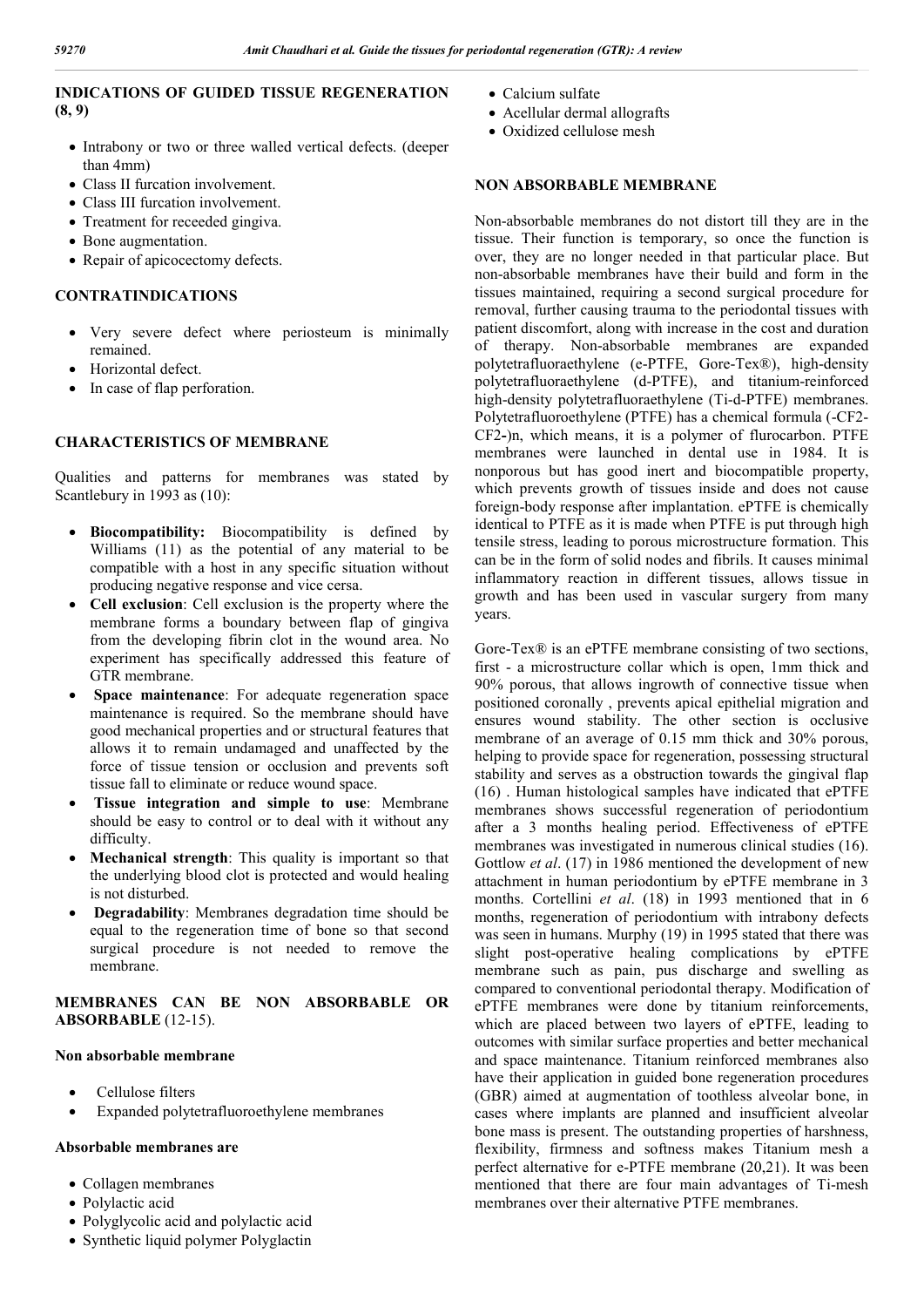Other non-absorbable membranes are rubber dam, resin / glass-ionomer barrier and composite barrier. These do not fulfill qualities for GTR membrane. A composite membrane (BioBrane) is fabricated by nylon fabric that can be knitted, mechanically bonded on a semipermeable silicone membrane and coved with collagen peptides. These have been tested in animals but have given combined results to regenerative potential, as the shortcomings of this membrane are its low rigidity and limited regenerative response (3).

# **ABSORBABLE MEMBRANES**

Absorbable membranes do not require additional surgery. They reduce patient discomfort and cost, and eliminates potential surgical complications. Disintegration of absorbable membrane is not possible to control. The disintegration starts immediately once membrane placement is done in the surgical site, and this disintegration varies in individuals, especially for materials that degrades enzymatically like collagen. It was stated that absorbable barriers should preserve their structure for minimum of 4 weeks in the tissues for biological objective of GTR. Due to their biodegradation, tissue reaction can occur which can hamper wound healing and compromise the treatment outcome (22). The perfect membrane should degrade or resorb with the same rate of bone formation.

Resorbable membranes can be

- A) Natural
- B) Synthetic

C) Polymer Composites

- D) Membranes containing functional material
- E) Others composed of Platlet rich fibrin.

# **A) NATURAL MATERIAL**

Natural polymers have good biocompatibility, safety and biodegradability property. These have advantageous properties such as innate bioactivity, natural remodeling, quality to show receptor-binding ligands to cells and prone to proteolytic degradation by cell triggering as compared to synthetic polymers. But these inherent bioactivity has its drawbacks as to having powerful immunogenic reaction, difficulties in relation with their purification and chances of disease transmission. The most commonly used natural polymers for GTR and GBR therapies are the collagen and chitosan (23).

#### **Membrane based on collagen**

Properties like tissue fusion, biologic process of tissues becoming vascular, biodegradation without foreign particle invasion and reaction, fibroblastic chemotactic action, bleeding control property, weak immunogenicity, osteoblastic attachment, biocompatibility and potential of stimulating wound healing are seen in collagen membranes (type I and III). Therefore, membranes containing collagen are mostly used in GTR treatments (24-30).

Bio-Gide, Ossix, Biomend and Biomend Extend, are different types of collagen membranes commercially available. Collagenases / proteases are enzymes that causes degeneration of these membranes and they get resorbed. Bacterial proteases, macrophages and enzymes by polymorphonuclear leukocytes, also causes its degradation (31,32). Although these collagen membranes have great cellular understanding, biocompatibility and same bone renewal ability as that of nonabsorbable membrane, they have drawbacks like gap

maintenance during humid conditions, chance of transferring disease to human from animal-derived collagen, low mechanical strength, and fast breakdown (33-36). To be compatible for use in GBR and GTR treatment, these membranes are linked with various chemicals like glutaraldehyde (GTA), 1-ethyl-3-(3-dimethylaminopropyl) carbodimide (EDC), polyepoxy, diphenylphosphorylationazide. BioMend, BioMend Extend, Zimmer Biomet and Rapi-Gide are membranes that are linked by GTA and EDC which are available commercially. Tensile strength of collagen was improved and its degradation time was prolonged when they were crosslinked (37). But the secondary products and remaining reagents that are formed after degradation of collagen may be toxic, which restricts its applications (38). Crosslinkage of polysaccharides with collagen has also been beneficial (37,39). Ossix Plus contains polysaccharide crosslinked wih collagen. To initiate crosslinkage well, alternatives used are dehydrothermal (40- 42) / heat treatment and ultraviolet / gamma / microwave irradiations<sup>(38,43)</sup>. These cross-linked collagen membranes lead to slow formation of new blood vessels in rats and dogs (33,35). More unfavourable events and insufficient bone renewal were seen in chemically crosslinked collagen membranes compared to the non- crosslinked membranes according to some researches (44).

A bovine collagen membrane (BioGide) resorbs in 8 weeks, and a rat-tail collagen membrane resorbs in 4 weeks. A type I collagen GTR membrane is prepared by bovine Achilles tendon. Its resorption is seen in 4 to 8 weeks. Another type I collagen membrane is obtained from calf pericardium. This is cross-linked by diphenolphosphorylazide, and has been used for GTR. Clinical studies of hemostatic collagen material (Collistat) showed regeneration and this membrane completely resorbed in 7 days. Dura mater, oxydized cellulose and laminar bone are other natural materials which are tested for GTR but did not show good success (16).

#### **Membrane based on chitosan**

Chitosan is a 1,4-linked 2-amino-2-deoxy-D-glucan. It has basic pH. It is straight and positively charged polysaccharide. It is acquired when acetyl group from chitin is removed. It is low in cost, and is good biocompatible material. It does not have a property of being antigenic, has suitable degradation rate, good bleeding control property, is antimicrobial and has good wound healing ability (45-48). Chemical cross-linking is an effective method to increase its mechanical strength and reduce its degradation speed (49). Chitosan membranes crosslinked with genipin showed less inflammatory reaction and resulted in faster healing time (50). In vitro test showed that genipin-cross-linked chitosan degraded 22% after 16 weeks, which was slower as compared to non-crosslinked membranes which was 34%. Also, the tensile strength of cross-linked membrane was 32 MPa, which was about 165% higher than that of the non-cross-linked membranes. These results indicated that genipin-cross-linked chitosan membranes had good ability in GBR applications (51). Chitosan also has antibacterial property and so can be used alone or in combination with other polymers (52).

#### **Membrane based on gelatin**

Gelatin is obtained from partial denaturation of collagen and is a soluble protein. Is is easily available, easy to handle and is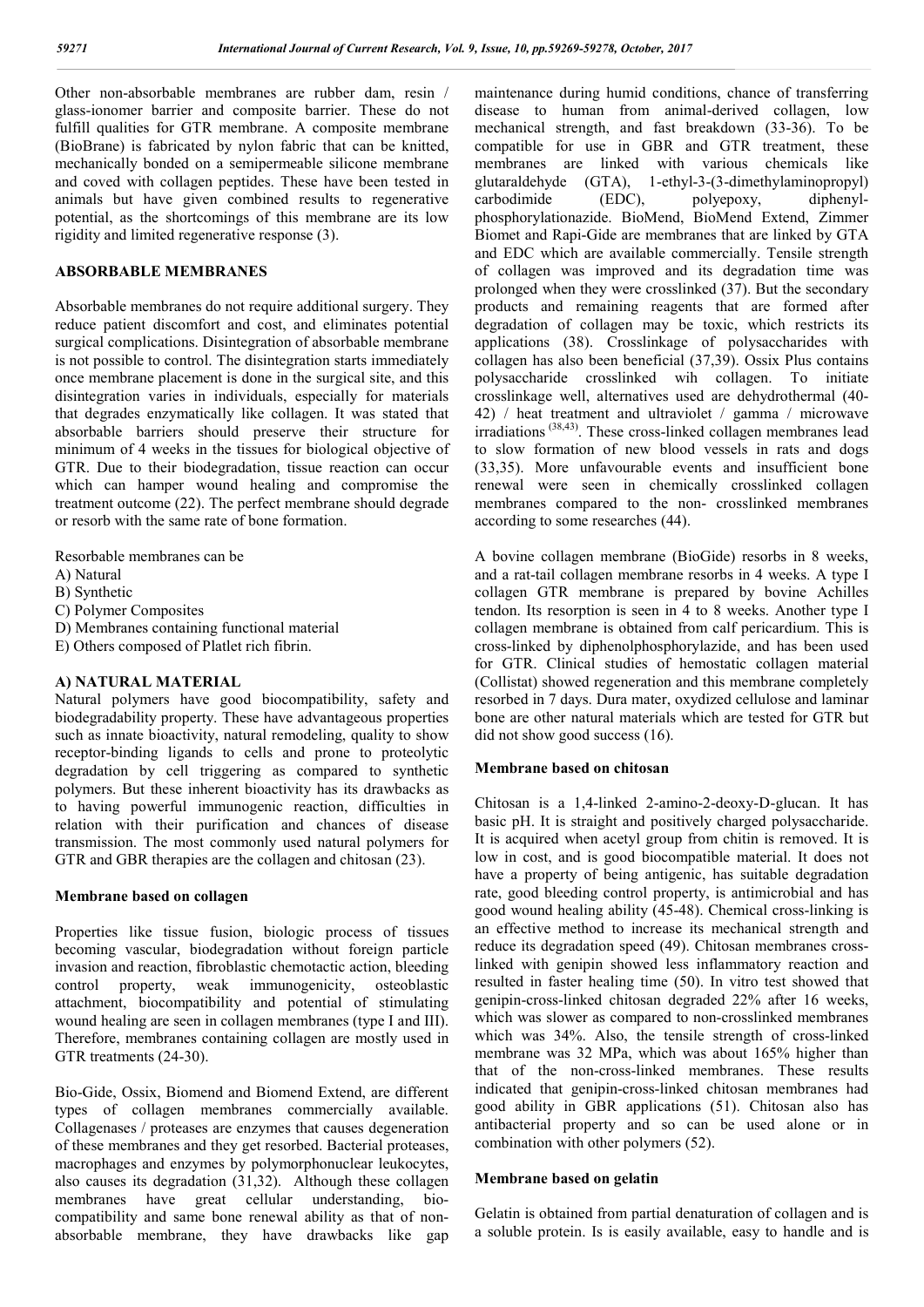cost efficient (53). Gelatin is a good biocompatible material, has low property of eliciting an immune response, it is fexible, sticky, stimulates cell fusion and growth, making it an ideal material for tissue engineering, GBR and GTR (54). Gelatin has low mechanical properties and quick degradation. It is cross-linked with N-hydroxyl succinimide (NHS) (55), heat treated (56), and gluteraldehyde (57) to improve its mechanical properties.

# **Membrane based on silk fibroin (SF)**

Silk fibroin (SF) is a naturally occuring protein that is obtained from silk worms (Bombyx mori) or spiders (58). It is good biocompatibly, and biodegradibly (59). Good strength and durability allows silk fibroin to maintain space for bone ingrowth and restricts membrane collapse (60).

# **SYNTHETIC MATERIALS**

Organic aliphatic thermoplastic polymers are synthetic materials. The frequently used synthetic materials are polylactic acid (PLA), polyglycolic acid (PGA), polycaprolactone (PCL), poly-hydroxyl valeric acid, and polyhydroxyl butyric acid.

# **Polylactic acid (PLA)**

Since it has good mechanical properties and biocompatibility it is a commonly used material in GTR treatments. PLA and PLGA commercially available membranes are Resolut Adapt, Epi- Guide and Vivosorb. Contents of PLGA membranes had positive response to bone ingrowth (61). When deproteinized bovine bone mineral is fused with PLGA, it can perform similar to collagen (62). PLA and PLGA membranes are not harmful for cells. But inflammatory response and foreign body reaction can occur due to release of oligomers and acid byproducts during its degradation (62-64).

Guidor is a dual layered absorbable membrane madeup of polylactic acid and a citric acid ester that appeared first in the market. The superficial layer of membrane permits combination of overlying gingival flap as it has rectangular perforations (400-500/cm2). Internal spacers are present between the inner and superficial layers, creating gap for ingrowth of tissues. The inner layer has circular perforations which are small (4000-5000/cm2) and external spacers are present for preserving the gap between the membrane and the surface of root. Resorption of membrane was seen 6-12 months after implantation, and function maintenance for at least six weeks. Degradation process included foreign-body reaction featured by multinuclear cells and macrophages. The membrane was removed from the market for unknown reasons (3).

# **Polycaprolactone (PCL)**

Polycaprolactone is a good biocompatible material, is cost effective and has good mechanical strength (65-67). During its degradation process it does not produce acidic environment as compared to PLA and PLGA. It resorbs completely in 2–3 years. This period is too long for its use in GTR treatment (68). Also, its lacking affinity to water reduces cell fusion and proliferation. Hence, PCL is mixed with other polymers before its application.

# **Polyethylene glycol (PEG)**

Polyethylene glycol (PEG) has good biodegradability, cellocclusiveness, and biocompatibility (69-71). Successful prospects in augmentation of challenging lateral ridge defects and maintainance of the ridge contours were seen by PEG membranes (30,72-74).

# **ABSORBABLE MEMBRANES BASED ON POLYMER COMPOSITES**

#### **Polymer blends**

Though membranes have qualities like biocompatibility, adequate degradation time along with mechanical and physical properties, and sufficient toughness to circumvent membrane collapse (75), single polymer membrane cannot fulfill the above mentioned aspects. Therefore, it will be beneficial to merge and mix two different types or more of polymers to master their imperfections and gain more favourable interdependent effects. The task to develop membranes having property and structure resembling extra cellular matrix (ECM) is still going on (76).

# **Blends of natural polymers**

Chitosan is a natural polymer having poor mechanical properties. Its ability to produce an effect on living tissue is less compared to protein polymers. Free carboxyl groups of gelatin blends easily with chitosan by hydrogen bonding. This is done with an attempt to improve mechanical property and bioactivity of chitosan. Ability to allow cell fusion and proliferation by gelatin - chitosan membranes were better than individual polymer membranes (77). Centrally placed chitosan sandwiched between two collagen membranes was developed. 20 wt % hydroxyapatite was added to this three layered membrane (78). The membrane formed by the combination of these three, increased the advancement of osteogenic differentiation and also stimulated human bone marrow mesenchymal stem cells (hBMSCs) proliferation (79). These results demonstrated that membrane developed by these combination are good for guided tissue regeneration therapies.

#### **Blends of synthetic polymers**

PLGA has good cellular compatibility so it has good effect on reformation of different tissues. But, it has weak mechanical strength, so maintaining its shape is difficult. PLGA when mixed in same ratio with PCL forms PCL - PLGA scaffold, having higher compressive strength and modulus compared to PLGA alone (80). Occlusive glycolide membrane, lactic copolymer and polyglycolide fiber forms a synthetic absorbable membrane called Resolute. Cell ingrowth is restricted by the occlusive membrane, and stimulation of tissue is provided by polyglycolide fiber. Histological studies showed effectiveness similar to nonresorbable membranes with mean clinical attachment gain of 2 mm, and with gain of 4 or more mm in more than 85% of the treated sites, structure retainment for 4 weeks and complete resorption 5-6 months after placement. Vicryl Periodontal Mesh is a woven mesh of 910 polyglactin fibers and 1-lactide. It was noticed that the structure of membrane was lost after 2 weeks, and membrane completely resorbed in 4 or more weeks. Atrisorb membrane is the single membrane manufactured chairside. Polylactic polymer is dissipited in N-methyl-2-pyrrolidone. This forms an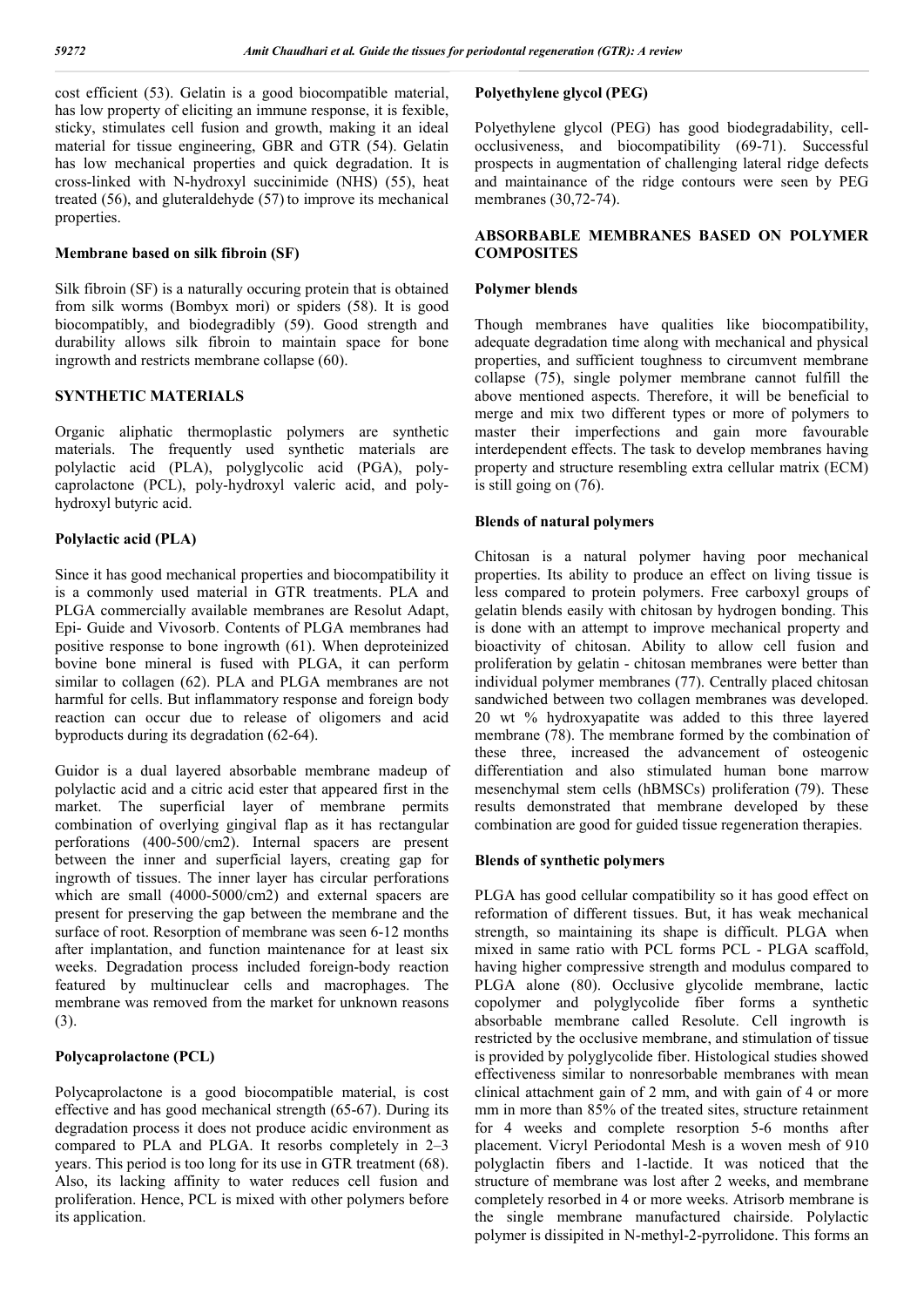irregularly shaped membrane on exposure of the polymer for 4-6 minutes to 0.9% saline solution. The desired shape is cut. Membrane thickness is 600-750 μm, with unpretentious attaching properties. By applying slight pressure it is placed in the defect. Histologically resorbtion was seen in 6-12 months. Clinical studies proved its adequacy in the periodontal defect treatment. Epi-Guide membrane has three layers consisting of polylactic acid polymer. It remains still for 20 weeks, and is fully resorbed in 6-12 months. Experimental Mempol membrane is manufactured by a bilayered polydioxanon (PDS). PDS loops of 200 μm long coats the first layer. It is meant to homogenize with connective tissue. Its effectiveness is compared to polylactic membranes but the tested membrane resulted in more frequent recession during healing. Besides the already mentioned polyester membranes, use of polyurethane for membrane production has been tested as well. Polyurethanes are organic polymers containing urethane group -NH-CO-O-, materials with diverse properties. Polyether urethanes are degraded through enzymatic and oxidative degradation. Animal experiments showed that polyurethane membranes tend to swell, and inflammation at the flap margins and recession were more pronounced than in polylactic membranes. The membrane seems to be present in the tissue for at least 8 weeks after implantation (16).

# **Blends of natural polymer and synthetic polymer**

Advantages of natural and synthetic polymers are enhanced when they are mixed with each other. A new biomaterial is formed with good biocompatibility having better physical chemical and mechanical properties when PCL - gelatin polymers are mixed with acetic acid. This mixture is used in neural tissue engineering (81), cartilage tissue engineering (82,83), GBR and GTR applications (84-88). To increase the cellular attachment, proliferation, and differentiation ability of membranes various chitosan - based combinations have been prepared. PLLA membrane alone showed less fibroblast penetration property along with degradation rate compared to PLLA / chitosan combination. Degradation of this combination was around 20 % in six weeks, when PLLA membrane was still non-degraded (89). Ku *et al*. (90) prepared PLLA / chitosan membrane. This combination had outer layer madeup of chitosan so that cell attachment is easier and the central layer was madeup of PLLA to give enough mechanical strength. The membrane preserved its solidity for 8 weeks and degraded slowly. The results proved it to be a suitable membrane for GTR treatment.

#### **Bio-ceramic / polymer composites**

Bio- ceramics membranes were formed that had similar biochemical structure to that of bone extracellular matrix (ECM) (91). These were made of hydroxyapatite (HA) (92), carbonated hydroxyapatite (CHA) (93), bioactive glass (BG) (94), and beta-calcium phosphate (beta-TCP) (95,96). They had the ability to recruit the immature cells and stimulate these cells to develop into preosteoblast and to allow bone growth on the surface. These also had remarkable biocompatibility (97).

BG can restore hard and soft tissues (98). As the periodontal tissues are madeup of hard and soft tissue, BG is widely used in periodontal regeneration. When bioactive ceramics are added, they increase mineralizatiom and cellular activity on membrane thus proving to be a good osteoinductive and osteoconductive material (99,100) with addition of better mechanical properties (101). When bio-ceramics are added,

acidic degradation products are neutralized by alkali group (apatite). This apatite when present in  $10 - 30$  wt % in the membrane increases the mechanical strength when compared to PLGA membrane alone. When heat treated crosslinked gelatin membrane was mixed with zinc HA powder, greater bone formation was seen compared to collagen membrane. This occurred by the action of zinc ions speeding the proliferation and differentiation process of osteogenic cell. Coating of apatite on a collagen template was therefore considered a realiable alternative (102,103). Therefore, bioceramic polymers are beneficial.

# **ABSORBABLE MEMBRANES CONTAINING FUNCTIONAL MATERIALS**

#### **Polymer membranes loaded with antibacterial agents**

Bacterial activities causes periodontitis and these bacterial infections lead to failure of GTR treatment. Local drug delivery can be done by using membranes soaked with antibiotics so as to sideline the side effects of systemic drug administration. High antibacterial ability is also shown by nonantibiotic antibacterial agents and can be used in GTR treatment. GTR membranes should be developed that will lead to controlled release of these antibacterial agents so that bacterial infection can be prevented effectively (104-106).

# **Polymer membranes loaded with growth factors**

Growth factors binds to specific receptors on target cells and instruct these cells to acquire their regeneration (107) because these are signaling molecules. GTR membrane causes controlled release of growth factors if the membrane is impregnated with these factors. One of the osteogenic factors, bone morphogenetic proteins (BMPs), was used clinically to achieve bone regeneration in the GTR membrane (108). BMPs triggers new blood vessel formation, and differentiation of mesenchymal stem cells by proliferation and migration to osteoblasts and chondroblasts. Bone morphogenetic proteins-2 (rhBMP-2) was loaded with PCL / PLGA / beta-TCP. Controlled release of rhBMP-2 upto 28 days was allowed. It was noticed that new bone formation was seen after 4 and 8 weeks and complete healing of 8 mm calvarial defects was noticed within 8 weeks (109). These membranes have good potential in the clinical application of GBR and GTR.

# **ABSORBABLE MEMBRANES BASED ON OTHER POLYMER**

To allow formation of new tissues, Platlet-rich fibrin (PRF) madeup of biopolymer fibrin, is a potent source of growth factor. Its fast degrading property within 2 weeks is its disadvantage (110). Therefore, cross-linking treatments, can resist enzymatic degradation. Kawase *et al.* (111) prepared PRF membrane using heat treatment, which was resistant to plasmin and which remained fixed for more than 10 days compared to PRF obtained by gauze-compression. This lowered biodegradation rate without affecting its biocompatibility. Hence, PRF are satisfactory material that can be used in GTR treatment. Salicylic acid - based poly anhydride - esters (SAPAE) are also used in regeneration of periodontal tissues (112). SAPAE is prepared by adding salicylic acid. These decreased the production of proinflammatory cytokines as it is a non steroidal anti inflammatory drug..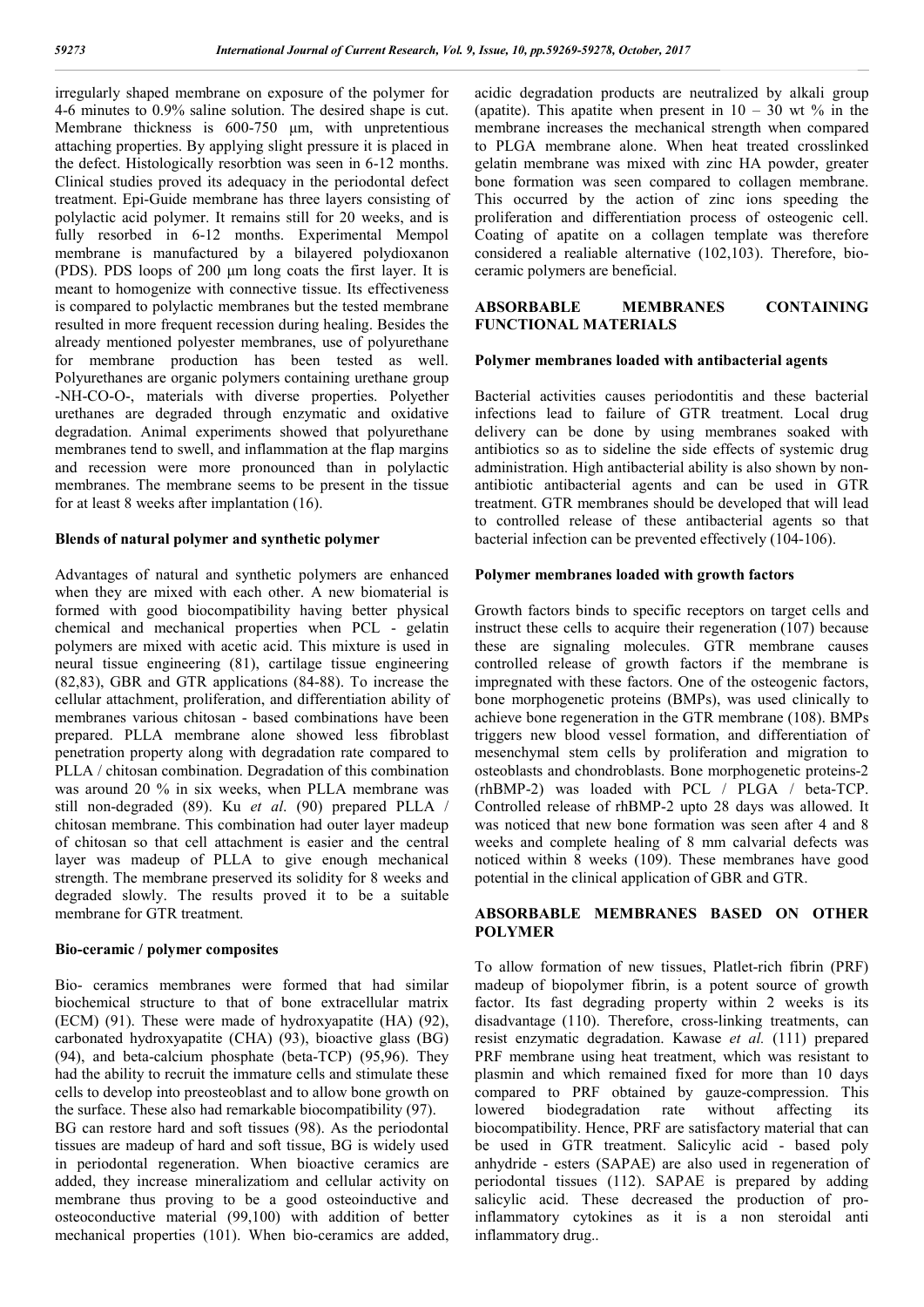Subramanian *et al*. (113) used SAPAE membrane as localized drug delivery of salicylic acid which restricted BMP-2 activity in certain areas. The observations and results concluded that these membranes can be used in GTR treatment.

# **SURGICAL TECHNIQUE (114)**

Surgical technique includes flap management (incision, flap elevation, flap positioning and suturing), defect debridement, root surface preparation (scaling, root planing, and chemical root surface preparation) and barrier placement.

#### **Incision and flap management**

Flap has to be designed so as to enable complete closure of the defect and coverage of the membrane. Incisions that preserves the interproximal papillae are to be considered such as the 'modified papilla preservation technique' and 'simplified papilla preservation technique' described by Cortellini *et al* (115,116). A combined full thickness and partial thickness buccal flap is recommendable as this enables coronal advancement of the flap and allows for some elongation of the interproximal papillae - by scalloping the gingiva mid-buccally by 1-2 mm which will facilitate interproximal closure. A mobile flap also facilitates suturing without apical tension in the flap. Interproximal mattress suturing is preferred as it increases the contact area between the buccal and lingual papillae and facilitates interproximal closure and primary healing. No surgical pack is used since packing is likely to press the coronally advanced flap apically. The sutures are kept for as long as they hold the flap up, usually 2-4 weeks.

#### **Defect debridement**

Complete removal of all granulation tissue is done and the bony walls are exposed. Hand instruments, ultrasonic instruments and various types of rotating instruments may be used (117). Once the root preparation is completed the bony walls may be decorticated to enhance new bone formation.

# **Root surface preparation**

Scaling and planning the root surface is done to remove calculus and bacterial deposits. This is a most critical part of the procedure and is very time consuming. Following mechanical instrumentation, chemical etching agents are widely used for root surface preparation. The goal is to remove smear layer from the mechanical instrumentation, detoxify the root surface from bacterial toxins and demineralise the root surface to expose dentine-collagen matrix. Citric acid or tetracycline hydrochloride both at low pH are used. Application of acid solutions to the root surface in periodontal defects during surgery resulted in smear layer removal and exposure of dentine collagen, but also in nicrotisation of the vital periodontal ligament adjacent to the defect to a depth that correlated to the time of application. However, etching with 24 per cent EDTA at neutral pH was effective on the root surface without the negative side effects to the periodontal ligament.

# **Barrier placement**

The barrier is adjusted to close the defect and 3-4 mm surrounding bone. Then the barrier is secured by attaching it with the tissues with sutures. This extension is needed to

accomplish peripheral sealing and prevent the barrier from collapsing into the defect.

# **Grafting**

Bone grafts or bone substitutes are used to put into the osseous defect prior to barrier placement. These are widely used and believed to enhance new bone formation (although the key tissues in regeneration are the cementum and the periodontal ligament without which there will be no new attachment). Apart from the above mentioned properties of bone grafts they are also believed to prevent collapse of the membrane into wide defects.

# **Infection prevention**

Preventing post surgical infection is another key parameter to success in GTR therapy. As the patient has to refrain from mechanical tooth cleaning in the treated area during early healing (4-6 weeks) plaque control is achieved by rinsing with, or local application of, an antiseptic solution during this time. Chlorhexidine (0.2 or 0.12 per cent solutions) is applied twice or three times daily until tooth brushing is resumed.

# **Conclusion**

GTR membranes have lead to formation of cementum and good amount of periodontal regeneration, even though complete regeneration has never been concluded (3). Various benefits and downsides of different polymer membranes were mentioned. The non-absorbable membranes have major limitation of being non-resorbable and therefore second surgical operation is must to remove it. Absorbable membranes in turn do not require second surgical operation. Also limitations of few materials are overcomed by few different polymer. Combination of different components can lead to significant change in the membrane properties. Additional examination and studies are required as there is inadequate evidences of this concept.

# **REFERENCES**

- 1. Hurley, L.A., Stinchfield, F.E., Bassett, A.L., Lyon, W.H. 1959. The role of soft tissue in osteogenesis. An experimental study of canine spine fusions. *J Bone Joint Surg Am.,* 41-A: 1243-1254.
- 2. Karring, T., Nyman, S., Gottlow, J. *et al*. 2000. The development of the biological concept Guided Tissue Regeneration-*Animal and Human studies. Periodontology*, 1993 1: 26-35.
- 3. Awadhesh Singh. G.T.R. 2013. membranes: The barriers for periodontal regeneration. DHR International Journal Of Medical Sciences (DHR-IJMS) ISSN: 2278-831X, Vol. 4(1).
- 4. Melcher, A.H. 1976. On the repair potential of periodontal tissues. *J Periodontol*. 47(5):256-60.
- 5. T. Karring, P. Cortellini. Regenerative Therapy: Furcation Defects. *Periodontol.* 2000, 1999, 19, 115-137.
- 6. Smitha Jacob, Amudha D. Guided Tissue Regeneration: A Reviw. *J Dent Health Oral Disord Ther*, 2017, 6(3): 00197.
- 7. Nyman, S., Lindhe, J., Karring, T., Rylander. H. 1982. New attachment following surgical treatment of human periodontal disease. *J. Clin. Periodontol*, 9, 290-296.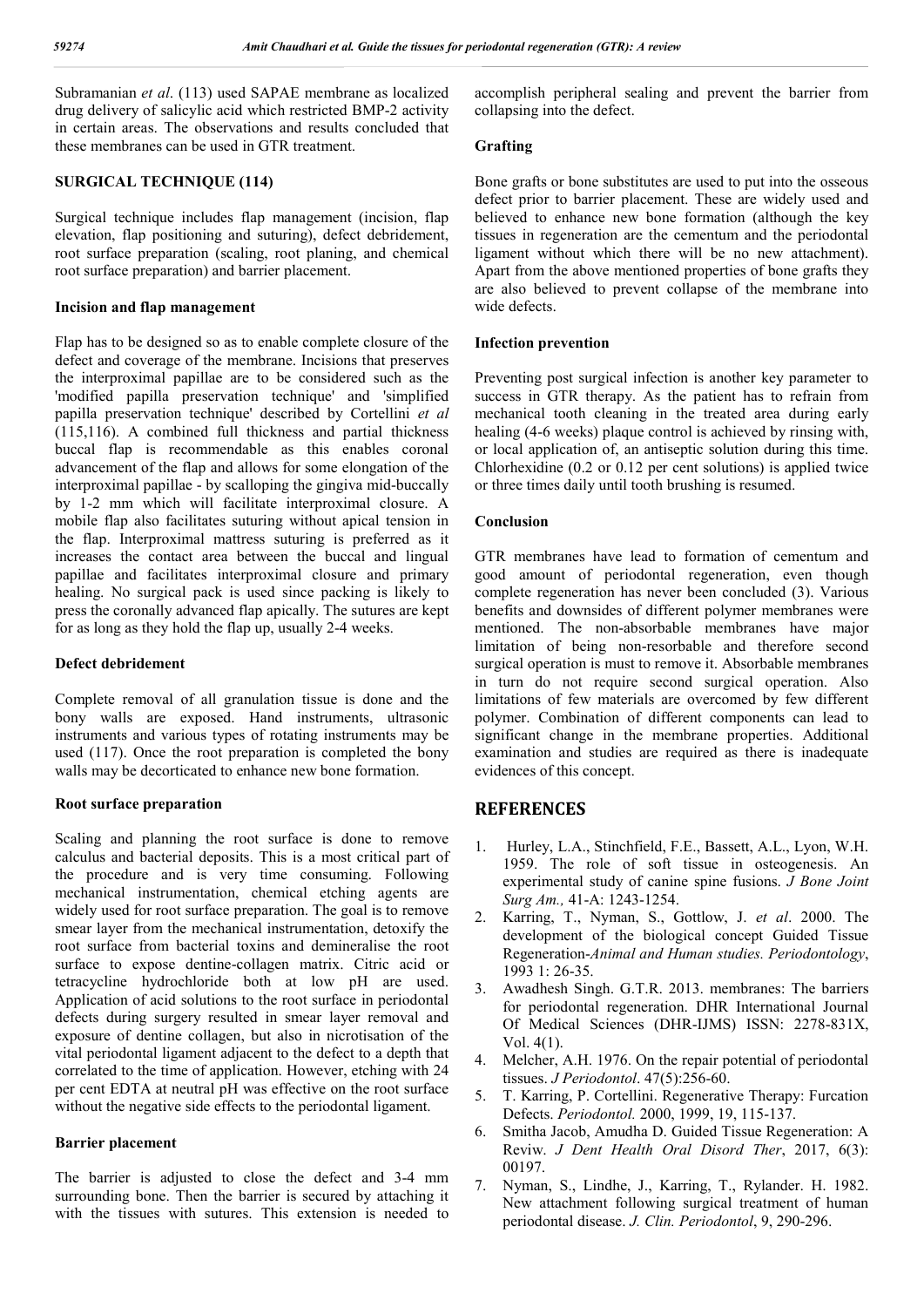- 8. Becker, W., Becker, B., Berg, L. *et al*. 1988. New attachment after treatment with root isolation procedures: Report for treated Class III and Class II furcations and vertical osseous defects. *Lnt J Periodont Rest Dent.,* 3: 9- 23.
- 9. Becker, W., Becker, B. 1993. Treatment of mandibular 3 wall intrabony defects by flap debridement and expanded polytetraflouroethylene barrier membranes. Long-term evaluation of 32 treated patients. *J Periodontol,* 64: 1138- 1144.
- 10. Gottlow, J. 1993. Guided tissue regeneration using bioresorbable and non-resorbable devices: initial healing and long-term results. *J Periodontol.* 64 (11 Suppl): 1157- 65.
- 11. Williams, D.F. 1981. In: DF. Williams (Ed.), Fundamental Aspects of Biocompatibility (CRC Press, Boca Raton) 2-7.
- 12. Berglundh, T., Lindhe, J. 1996. Healing around implants placed in bone defects treated with Bio-Oss. An experimental study in the dog. Clin Oral Implant Res 8(2): 117-124.
- 13. Mercier, P., Bellavance, F., Cholewa, J., Djokovic, S. 1996. Long-term stability of atrophic ridges reconstructed with hydroxyapatite: A prospective study. *J Oral Maxillofac Surg* 54 (8): 960-968.
- 14. Zitzmann, N.U., Naef, R., Schupbach, P., Scharer, P. 1996. Immediate or delayed immediate implantation versus late implantation when using the principles of guided bone regeneration. Acta Med Dent Helv 1: 221- 227.
- 15. Zinner, I.D., Small, S.A. 1996 Sinus lift graft: Using the maxillary sinuses to support implant. J Am Dent Assoc 127(1): 51-57.
- 16. Andrej Aurer *et al*. 2005. Membranes for periodontal regeneration. Acta Stomatol Croat 107-112.
- 17. Gottlow, J., Nyman, S., Lindhe, J., Karring, T., Wennstrom, J. 1986. New attachment formation in human periodontium by guided tissue regeneration, case reports. *J. Clin. Periodontol*, 13, 604- 616.
- 18. Cortellini, P., Pini Prato, G., Tonetti, MS. 1993. Periodontal regeneration of human infrabony defects II, re-entry procedures and bone measures. *J. Periodontol.,* 64, 261-268.
- 19. Murphy, K.G. 1995. *Int. J. Periodontics Rest. Dent.,* 15, 363-375.
- 20. Lekholm, U., Wannfors, K., Isaksson, S., Adielsson, B. 1999. Oral implants in combination with bone grafts. A 3 year retrospective multicenter study using the Brånemark implant system. Int J Oral Maxillofac Surg 28(3): 181- 187.
- 21. Keller, E.E., Tolman, D.E., Eckert, S. 1999. Surgicalprosthodontic reconstruction of advanced maxillary bone compromise with autogenous onlay block bone grafts and osseointegrated endosseous implants: A 12-year study of 32 consecutive patients. Int J Oral Maxillofac Implants 14 (2): 197-209.
- 22. Minabe. M. 1991. A critical review of biologic rationalae for Guided Tissue Regeneration. *J. Periodontol.,* 62, 171- 179.
- 23. Nair, L.S., Laurencin C.T. Biodegradable polymers as biomaterials. Prog. Polym. Sci. 2007, 32, 762-798.
- 24. Kozlovsky, A., Aboodi, G., Moses, O., Tal, H., Artzi, Z., Weinreb, M., Nemcovsky, C. E. Biodegradation of a resorbable collagen membrane (Bio-Guide) applied in a double layer technique in rats. Clin. *Oral Implants Res*. 2009, 20, 1116-1123.
- 25. Klinger, A., Asad, R., Shapira, L., Zubery, Y. 2010. In vivo degradation of collagen barrier membranes exposed to oral cavity. Clin. *Oral Implants Res.,* 21, 873-876.
- 26. Thoma, D.s., Villar, C.C., Cochran, D.L., Hammerle, C.H.R., Jung, R.E. Tissue integration of collagen based matrices: An experimental study in mice. Clin. Oral Implants Res. 2012, 23,1333-1339.
- 27. Owens, K.W., Yukna, R.A. 2001. Collagen membrane resorption in dogs: A comparative study. *Implant Dent.,* 10, 49-58.
- 28. Rothamel, D., Schwarz, F., Sager, M., Herten, M., Sculean, A., Becker, J. 2005. Biodegradation of differently crosslinked collagen membrane: An experimental study in the rats. Clin. *Oral Implants Res.,* 16, 369-378.
- 29. Rothamel, D., Schwarz, F., Fienitz, T., Smeets, R., Dreiseidler, T., Ritter, L., Happe, A., Zoller, J.2012. Biocompatibility and biodegradation of a native porcine pericardium membrane: Results of in vitro and in vivo examinations. Int. J. Oral Maxillofac. Implants 27, 146- 154.
- 30. Benic, G. I., Haemmerle, C.H.F. 2014. Horizontal bone augmentation by means of guided bone regeneration. Periodontol 2000, 66, 13-40.
- 31. Sela, M.N., Babitski, E., Steinberg, D., Kohavi, D., Rosen, G. 2009. Degradation of collagen-guided tissue regeneration membranes by proteolytic enzymes of Porphyromonas gingivalis and its inhibition by antibactericidal agents. *Clin. Oral Implants Res.,* 20, 496- 502.
- 32. Sela, M.N., Kohavi, D., krausz, E., steinberg, D., Rosen, G. 2003. Enzymatic degradation of collagen-guided tissue regeneration membranes by periodontal bacteria. *Clin. Oral Implants Res.,* 14, 263-268.
- 33. Drexler, J. W., Powell, H. M. 2011. Dehydrothermal crosslinking of electrospun collagen. Tissue Eng. Part C Methods, 17, 9–17.
- 34. Lee, J.H., Lee, J.S., Baek, W.S., Lim, H.C., Cha, J.K., Choi, S.H., Jung, U.W. 2015. Assessment of dehydrothermally cross-linked collagen membrane for guided bone regeneration around peri-implant dehiscence defects: A randomized single-blinded clinical trial. *J. Periodontal Implant Sci.,* 45, 229–237.
- 35. Cha, J. K., Joo, M.J., Yoon, S., Lee, J.S., Choi, S.H., Jung, U.W. 2016. Sequential healing of onlay bone grafts using combining biomaterials with cross-linked collagen in dogs. *Clin. Oral Implants Res*.
- 36. Delgado, L. M., Bayon, Y., Pandit, A., Zeugolis, D. I. 2015. To cross-link or not to cross-link? Cross-linking associated foreign body response of collagen-based devices. Tissue Eng. Part B Rev. 21, 298–313.
- 37. Bos, R.R.M. vivosorb, Bio-Gide, and Gore-Tex as barrier membranes in rat mandibular defects: an evaluation by Microradiography and micro-CT. Clin. Oral Implants Res. 2008, 19, 516-521.
- 38. Döri, F., Huszár, T., Nikolidakis, D., Arweiler, N. B., Gera, I., Sculean, A. 2007. Effect of platelet-rich plasma on the healing of intra-bony defects treated with a natural bone mineral and a collagen membrane*. J. Clin. Periodontol,* 34, 254–261.
- 39. Ferreira, A. M., Gentile, P., Chiono, V., Ciardelli, G. 2012. Collagen for bone tissue regeneration. Acta Biomater., 8, 3191–3200.
- 40. Bunyaratavej, P., Wang, H.L. 2001. Collagen membranes: A review. *J. Periodontol*, *72*, 215–229.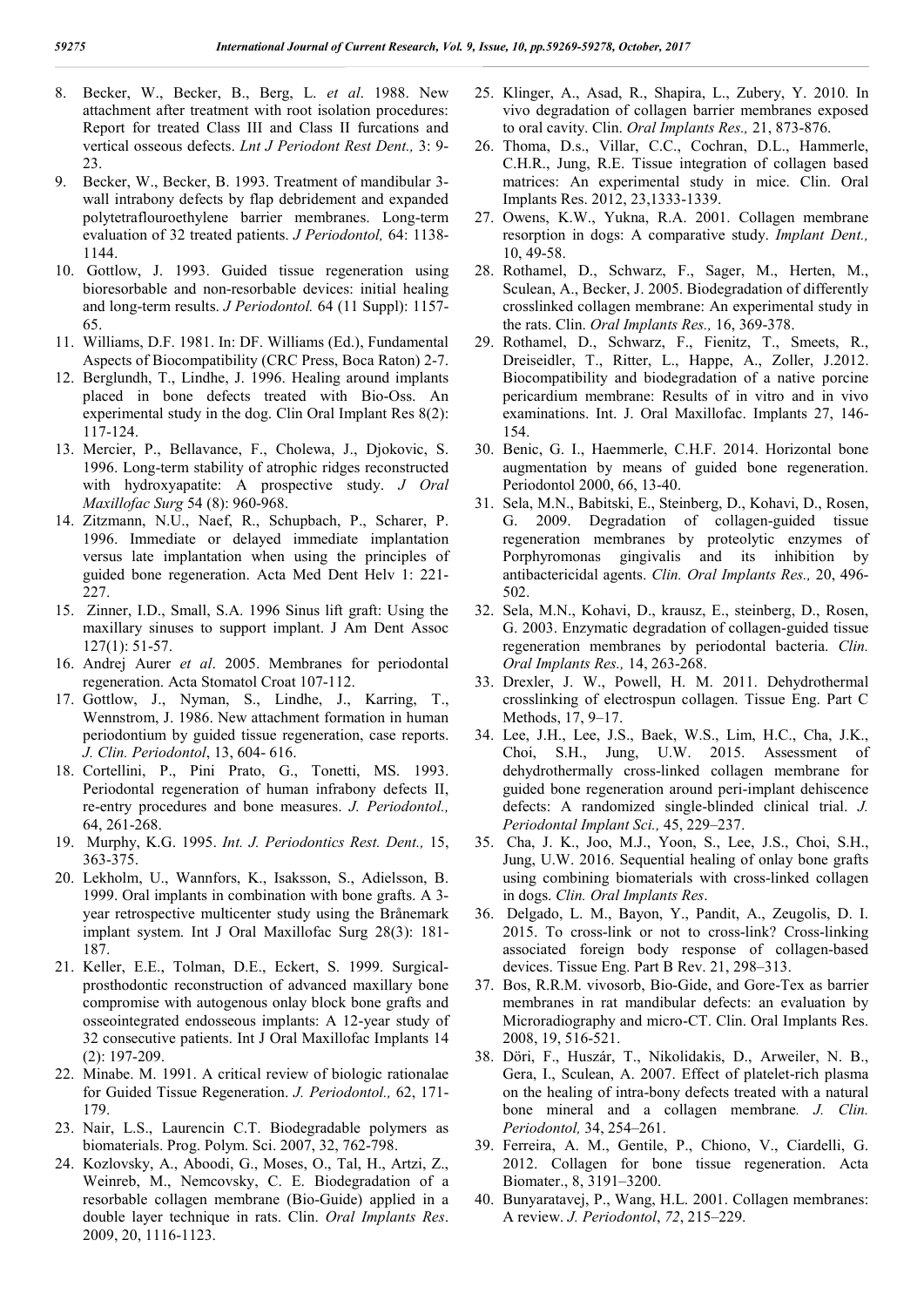- 41. Zubery, Y., Goldlust, A., Alves, A., Nir, E. Ossification of a novel cross-linked porcine collagen barrier in guided bone regeneration in dogs. *J. Periodontol.* 2007, *78*, 112– 121.
- 42. Ferreira, A. M., Gentile, P., Chiono, V., Ciardelli, G. 2012. Collagen for bone tissue regeneration. *Acta Biomater*, *8*, 3191–3200.
- 43. Zubery, Y., Nir, E., Goldlust, A. 2008. Ossification of a collagen membrane cross-linked by sugar: A human case series. *J. Periodontol.*, *79*, 1101–1107.
- 44. Annen, B. M., Ramel, C. F., Hämmerle, C. H., Jung, R. E. 2011. Use of a new cross-linked collagen membrane for the treatment of peri-implant dehiscence defects: A randomized controlled double-blinded clinical trial. *Eur. J. Oral Implantol.*, *4*, 87–100.
- 45. Xu, C., Lei, C., Meng, L., Wang, C., Song, Y. 2012. Chitosan as a barrier membrane material in periodontal tissue regeneration. *J. Biomed. Mater. Res. B Appl*. Biomater., 100, 1435–1443.
- 46. Mota, J., Yu, N., Caridade, S. G., Luz, G. M., Gomes, M. E., Reis, R. L., Jansen, J. A., Walboomers, X. F., Mano, J. F. 2012. Chitosan / bioactive glass nanoparticle composite membranes for periodontal regeneration. *Acta Biomater*., 8, 4173–4180.
- 47. Dash, M., Chiellini, F., Ottenbrite, R. M., Chiellini, E. 2011. Chitosan— A versatile semi-synthetic polymer in biomedical applications. *Prog. Polym. Sci.,* 36, 981–1014.
- 48. Qasim, S. B., Delaine-Smith, R. M., Fey, T., Rawlinson, A., Rehman, I. U. 2015. Freeze gelated porous membranes for periodontal tissue regeneration. *Acta Biomater.,* 23, 317–328.
- 49. Bavariya, A. J., Andrew Norowski, P., Mark Anderson, K., Adatrow, P. C., Garcia- Godoy, F., Stein, S. H., Bumgardner, J. D. 2014. Evaluation of biocompatibility and degradation of chitosan nanofiber membrane crosslinked with genipin. *J. Biomed. Mater. Res. B Appl. Biomater.*, *102*, 1084–1092.
- 50. Mi , F.L.,Tan, Y.C., Liang, H. C., Huang, R. N., Sung, H. W. 2001. *In vitro* evaluation of a chitosan membrane cross-linked with genipin. *J. Biomater. Sci. Polym. Ed.*, *12*, 835–850.
- 51. Norowski, P.A., Fujiwara, T., Clem, W.C., Adatrow, P.C., Eckstein, E.C., Haggard, W.O., Bumgardner, J.D. 2015. Novel naturally crosslinked electrospun nanofibrous chitosan mats for guided bone regeneration membranes: Material characterization and cytocompatibility. *J. Tissue Eng. Regen. Med.,* 9, 577–583.
- 52. Kaya, M., Baran, T., Erdoğan, S., Menteş, A., Aşan Özüsağlam, M., Çakmak, Y.S. 2014. Physicochemical comparison of chitin and chitosan obtained from larvae and adult Colorado potato beetle (Leptinotarsa decemlineata). Mater. Sci. Eng. C Mater. Biol. Appl., 45, 72–81.
- 53. Mogosanu, G. D., Grumezescu, A. M. 2014. Natural and synthetic polymers for wounds and burns dressing. Int. J. Pharm., 463, 127–136.
- 54. Jiang, T., Carbone, E. J., Lo, K. W.H., Laurencin, C. T. 2015. Electrospinning of polymer nanofibers for tissue regeneration. *Prog. Polym. Sci.,* 46, 1–24.
- 55. Zhang, S., Huang, Y., Yang, X., Mei, F., Ma, Q., Chen, G., Ryu, S., Deng, X. 2009. Gelatin nanofibrous membrane fabricated by electrospinning of aqueous gelatin solution for guided tissue regeneration. J. Biomed. Mater. Res. A, 90, 671–679.
- 56. Chou, J., Komuro, M., Hao, J., Kuroda, S., Hattori, Y., Ben-Nissan, B., Milthorpe, B., Otsuka, M. 2016. Bioresorbable zinc hydroxyapatite guided bone regeneration membrane for bone regeneration. *Clin. Oral Implants Res.* 27, 354–360.
- 57. Noritake, K., Kuroda, S., Nyan, M., Ohya, K., Tabata, Y., Kasugai, S. 2011. Development of a new barrier membrane for guided bone regeneration: An in vitro and in vivo study. J. Oral Tissue Eng., 9, 53–63.
- 58. Altman, G. H., Diaz, F., Jakuba, C., Calabro, T., Horan, R. L., Chen, J., Lu, H., Richmond, J., Kaplan, D. L. 2003. Silk-based biomaterials. Biomaterials, 24, 401–416.
- 59. Santin, M., Motta, A., Freddi, G., Cannas, M. 1999. In vitro evaluation of the inflammatory potential of the silk fibroin. *J. Biomed. Mater. Res.,* 46, 382–389.
- 60. Kim, K. H., Jeong, L., Park, H. N., Shin, S. Y., Park, W. H., Lee, S. C., Kim, T. I., Park, Y. J., Seol, Y. J., Lee, Y. M., *et al*. 2005. Biological efficacy of silk fibroin nanofiber membranes for guided bone regeneration. *J. Biotechnol.,* 120, 327–339.
- 61. Karfeld-Sulzer, L. S., Ghayor, C., Siegenthaler, B., Gjoksi, B., Pohjonen, T. H., Weber, F. E. 2014. Comparative study of NMP-preloaded and dip-loaded membranes for guided bone regeneration of rabbit cranial defects. *J. Tissue Eng. Regen. Med.*
- 62. Jung, R. E., Kokovic, V., Jurisic, M., Yaman, D., Subramani, K., Weber, F. E. 2011. Guided bone regeneration with a synthetic biodegradable membrane: A comparative study in dogs. *Clin. Oral Implants Res.*, *22*, 802–807.
- 63. Van Leeuwen, A. C., Huddleston Slater, J. J. R., Gielkens, P. F. M., de Jong, J. R., Grijpma, D. W., Bos, R. R. M. 2012. Guided bone regeneration in rat mandibular defects using resorbable poly(trimethylene carbonate) barrier membranes. *Acta Biomater.,* 8, 1422–1429.
- 64. Zhou, H., Lawrence, J. G., Bhaduri, S. B. 2012. Fabrication aspects of PLA-CaP / PLGA-CaP composites for orthopedic applications: A review. Acta Biomater., 8, 1999–2016.
- 65. De Santis, R., Gloria, A., Russo, T., D' Amora, U., D' Antò, V., Bollino, F., Catauro, M., Mollica, F., Rengo, S., Ambrosio, L. 2013. Advanced composites for hard-tissue engineering based on PCL / organic-inorganic hybrid fillers: From the design of 2D substrates to 3D rapid prototyped scaffolds. Polym. Compos., 34, 1413–1417.
- 66. Domingos, M., Intranuovo, F., Russo, T., Santis, R. D., Gloria, A., Ambrosio, L., Ciurana, J., Bartolo, P.2013. The first systematic analysis of 3D rapid prototyped poly(εcaprolactone) scaffolds manufactured through BioCell printing: The effect of pore size and geometry on compressive mechanical behavior and in vitro hMSC viability. *Biofabrication*, 5, 045004.
- 67. De Santis, R., Russo, A., Gloria, A., D' Amora, U., Russo, T., Panseri, S., Sandri, M., Tampieri, A., Marcacci, M., Dediu, V. A., *et al*. 2015. Towards the design of 3D fiberdeposited poly(ε-caprolactone) / iron-doped hydroxyapatite nanocomposite magnetic scaffolds for bone regeneration. *J. Biomed. Nanotechnol.,* 11, 1236– 1246.
- 68. Gentile, P., Chiono, V., Tonda-Turo, C., Ferreira, A. M., Ciardelli, G. Polymeric membranes for guided bone regeneration. *Biotechnol. J.* 2011, *6*, 1187–1197.
- 69. Thoma, D. S., Halg, G.A., Dard, M. M., Seibl, R., Hammerle, C. H. F., Jung, R. E. 2009. Evaluation of a new biodegradable membrane to prevent gingival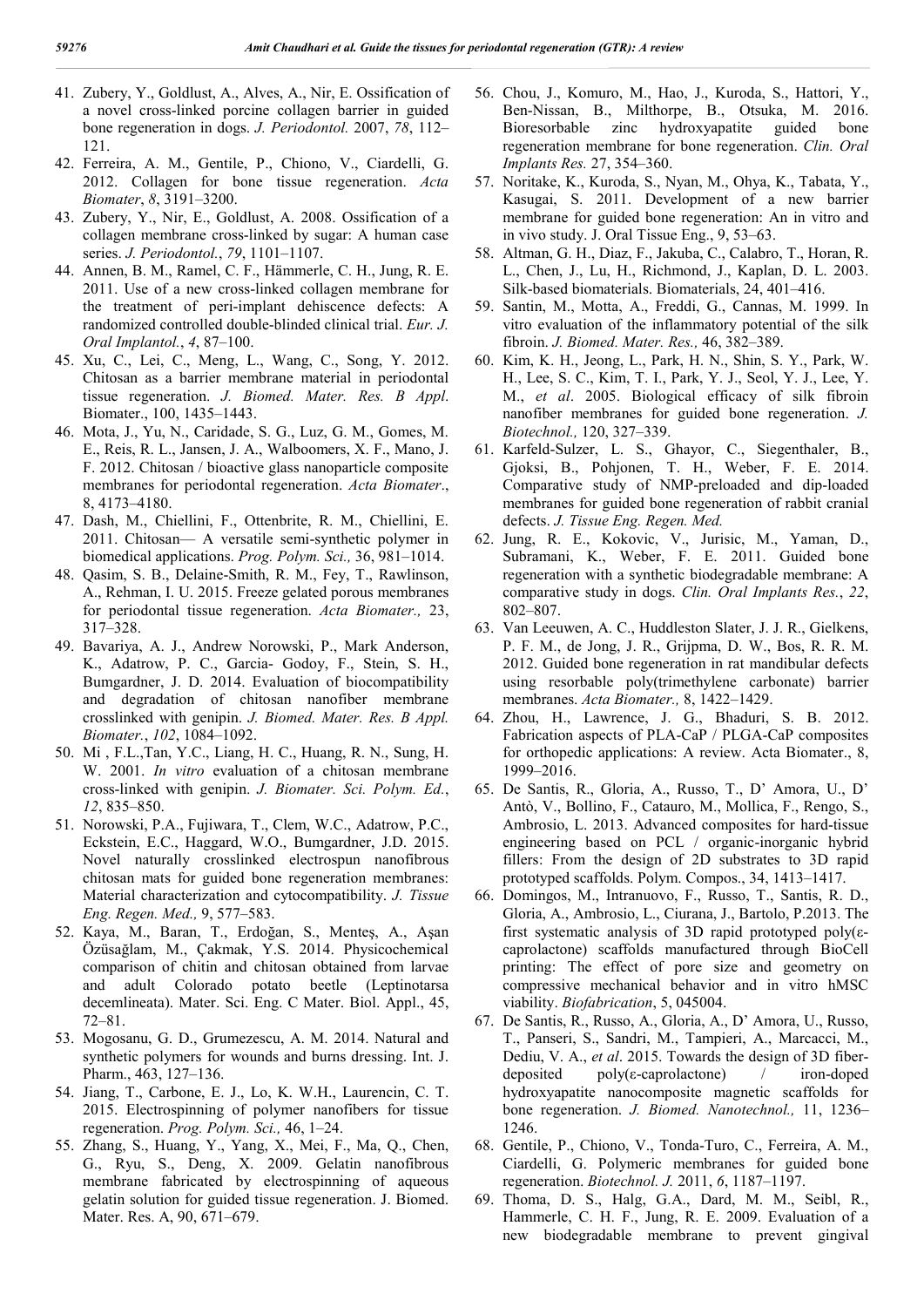ingrowth into mandibular bone defects in minipigs. *Clin. Oral Implants Res.,* 20, 7–16.

- 70. Herten, M., Jung, R. E., Ferrari, D., Rothamel, D., Golubovic, V., Molenberg, A., Hämmerle, C. H. F., Becker, J., Schwarz, F. 2009. Biodegradation of different synthetic hydrogels made of polyethylene glycol hydrogel / RGD-peptide modifications: An immunohistochemical study in rats. *Clin. Oral Implants Res.,* 20, 116–125.
- 71. Jung, R.E., Hälg, G.A., Thoma, D.S., Hämmerle, C.H.F. 2009. A randomized, controlled clinical trial to evaluate a new membrane for guided bone regeneration around dental implants. Clin. *Oral Implants Res.,* 20, 162–168.
- 72. Schwarz, F., Mihatovic, I., Golubovic, V., Hegewald, A., Becker, J. 2012. Influence of two barrier membranes on staged guided bone regeneration and osseointegration of titanium implants in dogs: Part 1. Augmentation using bone graft substitutes and autogenous bone. *Clin. Oral Implants Res.,* 23, 83–89.
- 73. Mihatovic, I., Becker, J., Golubovic, V., Hegewald, A., Schwarz, F. 2012. Influence of two barrier membranes on staged guided bone regeneration and osseointegration of titanium implants in dogs. Part 2: Augmentation using bone graft substitutes. *Clin. Oral Implants Res.,* 23, 308– 315.
- 74. Thoma, D. S., Dard, M. M., Hälg, G. -A., Ramel, C. F., Hämmerle, C. H. F., Jung, R. E. 2012. Evaluation of a biodegradable synthetic hydrogel used as a guided bone regeneration membrane: An experimental study in dogs. *Clin. Oral Implants Res.,* 23, 160–168.
- 75. Zupancic, S., Kocbek, P., Baumgartner, S., Kristl, J. 2015. Contribution of nanotechnology to improved treatment of periodontal disease. *Curr. Pharm. Des.*, *21*, 3257–3271.
- 76. Ershuai, Z., Chuanshun, Z., Jun, Y., Hong, S., Xiaomin, Z., Suhua, L., Yonglan, W., Lu, S., Fanglian, Y. 2016. Electrospun PDLLA / PLGA composite membranes for potential application in guided tissue regeneration. *Mater. Sci. Eng. C Mater. Biol. Appl.*, *58*, 278–285.
- 77. Kim, S., Nimni, M. E., Yang, Z., Han, B. 2005. Chitosan / gelatin-based films crosslinked by proanthocyanidin. *J. Biomed. Mater. Res. Part B Appl. Biomater.*, *75*, 442–450.
- 78. Teng, S.H., Lee, E.J., Wang, P., Shin, D.S., Kim, H. E. 2008. Three-layered membranes of collagen / hydroxyapatite and chitosan for guided bone regeneration. *J. Biomed. Mater. Res. B Appl. Biomater.*, *87*, 132–138.
- 79. Hunter, K. T., Ma, T. 2013. *In vitro* evaluation of hydroxyapatite-chitosan-gelatin composite membrane in guided tissue regeneration. *J. Biomed. Mater. Res. A*, *101*, 1016–1025.
- 80. Kim, J. Y., Yoon, J. J., Park, E. K., Kim, D. S., Kim, S. Y., Cho, D. -W. Cell adhesion and proliferation evaluation of SFF-based biodegradable scaffolds fabricated using a multi-head deposition system. *Biofabrication* 2009, *1*, 015002.
- 81. Gupta, D., Venugopal, J., Prabhakaran, M. P., Dev, V. R. G., Low, S., Choon, A. T., Ramakrishna, S. 2009. Aligned and random nanofibrous substrate for the *in vitro* culture of Schwann cells for neural tissue engineering. *Acta Biomater.*, *5*, 2560–2569.
- 82. Xue, J., Feng, B., Zheng, R., Lu, Y., Zhou, G., Liu, W., Cao, Y., Zhang, Y., Zhang, W. J. 2013. Engineering earshaped cartilage using electrospun fibrous membranes of gelatin / polycaprolactone. *Biomaterials*, *34*, 2624–2631.
- 83. Zheng, R., Duan, H., Xue, J., Liu, Y., Feng, B., Zhao, S., Zhu, Y., Liu, Y., He, A., Zhang, W., *et al.* 2014. The influence of Gelatin / PCL ratio and 3-D construct shape

of electrospun membranes on cartilage regeneration. *Biomaterials*, *35*, 152–164.

- 84. Shi, R., Xue, J., He, M., Chen, D., Zhang, L., Tian, W. 2014. Structure, physical properties, biocompatibility and *in vitro / vivo* degradation behavior of anti-infective polycaprolactone-based electrospun membranes for guided tissue / bone regeneration. *Polym. Degrad. Stab.*, *109*, 293–306.
- 85. Xue, J., He, M., Liang, Y., Crawford, A., Coates, P., Chen, D., Shi, R., Zhang, L. 2014. Fabrication and evaluation of electrospun PCL-gelatin micro- / nanofiber membranes for anti-infective GTR implants. *J. Mater. Chem. B*, *2*, 6867–6877.
- 86. Ji, W., Yang, F., Ma, J., Bouma, M. J., Boerman, O. C., Chen, Z., van den Beucken, J. J. J. P., Jansen, J. A. 2013. Incorporation of stromal cell-derived factor-1α in PCL / gelatin electrospun membranes for guided bone regeneration. *Biomaterials*, *34*, 735–745.
- 87. Shi, R., Xue, J., Wang, H., Wang, R., Gong, M., Chen, D., Zhang, L., Tian, W. 2015. Fabrication and evaluation of a homogeneous electrospun PCL-gelatin hybrid membrane as an anti-adhesion barrier for craniectomy. *J. Mater. Chem. B*, *3*, 4063–4073.
- 88. Xue, J., He, M., Liu, H., Niu, Y., Crawford, A., Coates, P. D., Chen, D., Shi, R., Zhang, L. 2014. Drug loaded homogeneous electrospun PCL / gelatin hybrid nanofiber structures for anti-infective tissue regeneration membranes. *Biomaterials*, *35*, 9395–9405.
- 89. Chen, S., Hao, Y., Cui, W., Chang, J., Zhou, Y. 2013. Biodegradable electrospun PLLA / chitosan membrane as guided tissue regeneration membrane for treating periodontitis. *J. Mater. Sci.*, *48*, 6567–6577.
- 90. Ku, Y., Shim, I. K., Lee, J. Y., Park, Y. J., Rhee, S. -H., Nam, S. H., Park, J.B., Chung, C. P., Lee, S. J. 2009. Chitosan / poly(l-lactic acid) multilayered membrane for guided tissue regeneration. *J. Biomed. Mater. Res. A*, *90*, 766–772.
- 91. Bottino, M. C., Thomas, V., Schmidt, G., Vohra, Y. K., Chu, T. -M. G., Kowolik, M. J., Janowski, G. M. 2012. Recent advances in the development of GTR / GBR membranes for periodontal regeneration — A materials perspective. *Dent. Mater.*, *28*, 703–721.
- 92. Bottino, M. C., Thomas, V., Janowski, G. M. 2011. A novel spatially designed and functionally graded electrospun membrane for periodontal regeneration. *Acta Biomater.*, *7*, 216–224.
- 93. Liao, S., Wang, W., Uo, M., Ohkawa, S., Akasaka, T., Tamura, K., Cui, F., Watari, F. 2005. A three-layered nano-carbonated hydroxyapatite / collagen / PLGA composite membrane for guided tissue regeneration. *Biomaterials*, *26*, 7564–7571.
- 94. Rowe, M. J., Kamocki, K., Pankajakshan, D., Li, D., Bruzzaniti, A., Thomas, V., Blanchard, S. B., Bottino, M. C. 2015. Dimensionally stable and bioactive membrane for guided bone regeneration: An *in vitro* study. *J. Biomed. Mater. Res. B Appl. Biomater.*, 594–605.
- 95. Shim, J. H., Yoon, M. C., Jeong, C.M., Jang, J., Jeong, S. I., Cho, D.W., Huh, J.B. 2014. Efficacy of rhBMP-2 loaded PCL / PLGA / β-TCP guided bone regeneration membrane fabricated by 3D printing technology for reconstruction of calvaria defects in rabbit. *Biomed. Mater. 9*, 065006.
- 96. Shim, J. H., Huh, J. B., Park, J. Y., Jeon, Y .C., Kang, S. S., Kim, J. Y., Rhie, J. W., Cho, D.W. 2013. Fabrication of blended polycaprolactone / poly(lactic-*co*-glycolic acid)